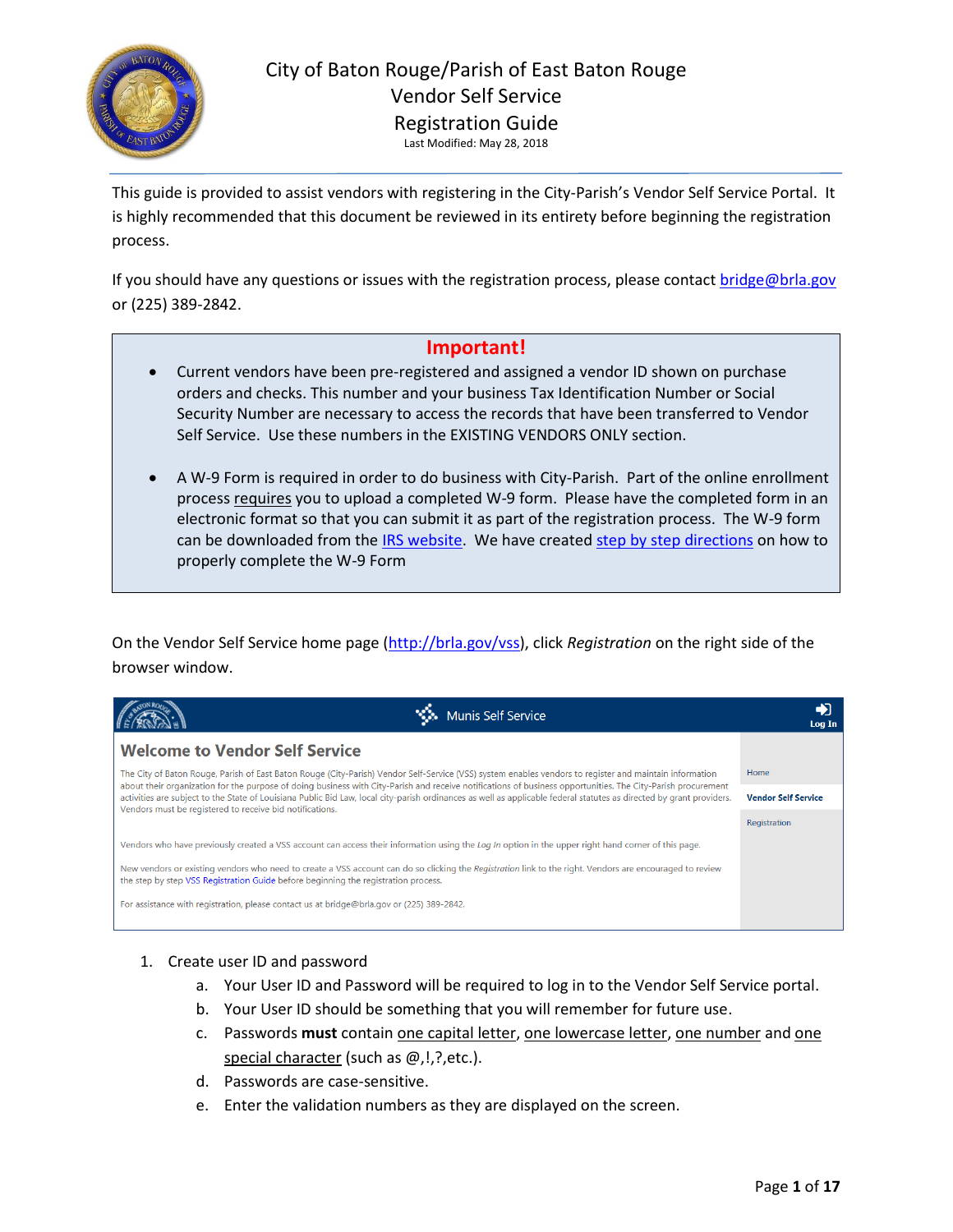

Registration Guide Last Modified: May 28, 2018

| <b>New Vendor Registration</b>           |                                                        |        |
|------------------------------------------|--------------------------------------------------------|--------|
| <b>Create user ID and password</b>       |                                                        | Step 1 |
| Help                                     |                                                        |        |
| USer ID (between 1 and 100 characters) * | newuser1                                               |        |
| Re-type user ID *                        | newuser1                                               |        |
| Password (between 8 and 15 characters) * |                                                        |        |
| Re-type password *                       |                                                        |        |
| Password hint *                          | remember my pas                                        |        |
|                                          | Enter these validation numbers into the box below them |        |
|                                          | 1678                                                   |        |

#### f. **STOP!!!!** IMPORTANT INFORMATION

- i. If you received a welcome letter from the City-Parish notifying you of our new ERP system, locate your Vendor ID and the FID/SSN that is listed on the letter. Enter these under the EXISTING VENDORS ONLY section. Alternatively, your Vendor ID can be found on purchase orders or checks issued by the City-Parish.
- ii. If you did not receive a letter from the City-Parish, DO NOT enter anything under the EXISTING VENDORS ONLY section. You should proceed as a New Vendor. In general, vendors who have received a check from the City-Parish in the past 3 years were converted to the new ERP system and would be considered an existing vendor. If you meet these requirements but did not receive a letter, it may be because we did not have complete/correct information for you. If you are unsure, please contact Finance-Accounts Payable at **batonrougeap@brla.gov** or (225) 389-3064
- g. Click *Continue* at the bottom of the page.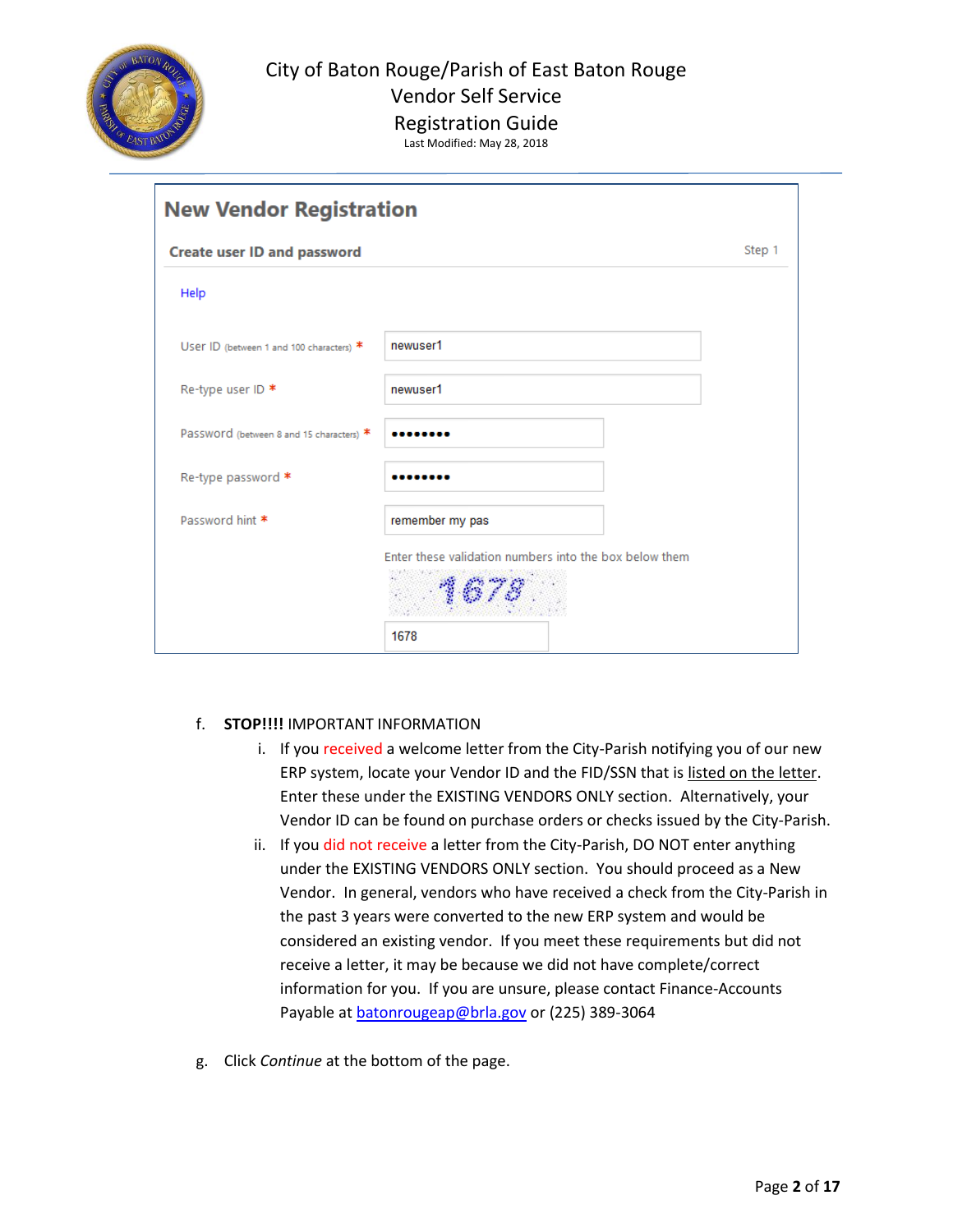

Registration Guide

Last Modified: May 28, 2018

| <b>EXISTING VENDORS ONLY</b><br>You must complete the following for initial registration. |                 |  |
|-------------------------------------------------------------------------------------------|-----------------|--|
| Vendor ID                                                                                 |                 |  |
| FID/SSN (Enter without dashes)                                                            |                 |  |
|                                                                                           | <b>Continue</b> |  |

#### 2. User Contact Information

- a. Provide primary contact information. You will have the opportunity to add additional contacts at a later step in the process.
- b. Choose from the available Contact Types: General, Accounts Payable, Purchasing, Sales.
- c. Supply remaining required information and any other information you feel necessary.
- d. Note: The City-Parish is not currently using the Text feature of this system.
- e. Click *Continue.*

| <b>User Contact Information</b>                |               |
|------------------------------------------------|---------------|
| Contact Person                                 |               |
| * Contact Type                                 |               |
| ACCOUNTS PAYABLE - Accounts Payable Contacts V |               |
| * Name                                         |               |
| JOHN DOE                                       |               |
| Description                                    |               |
| CFO                                            |               |
| * Phone                                        |               |
| 2253893070                                     |               |
| Text                                           |               |
|                                                | $\Box$ Opt In |
| Fax                                            |               |
|                                                |               |
| * E-mail                                       |               |
| EROMERO@BRGOV.COM<br>×                         |               |
| Continue                                       |               |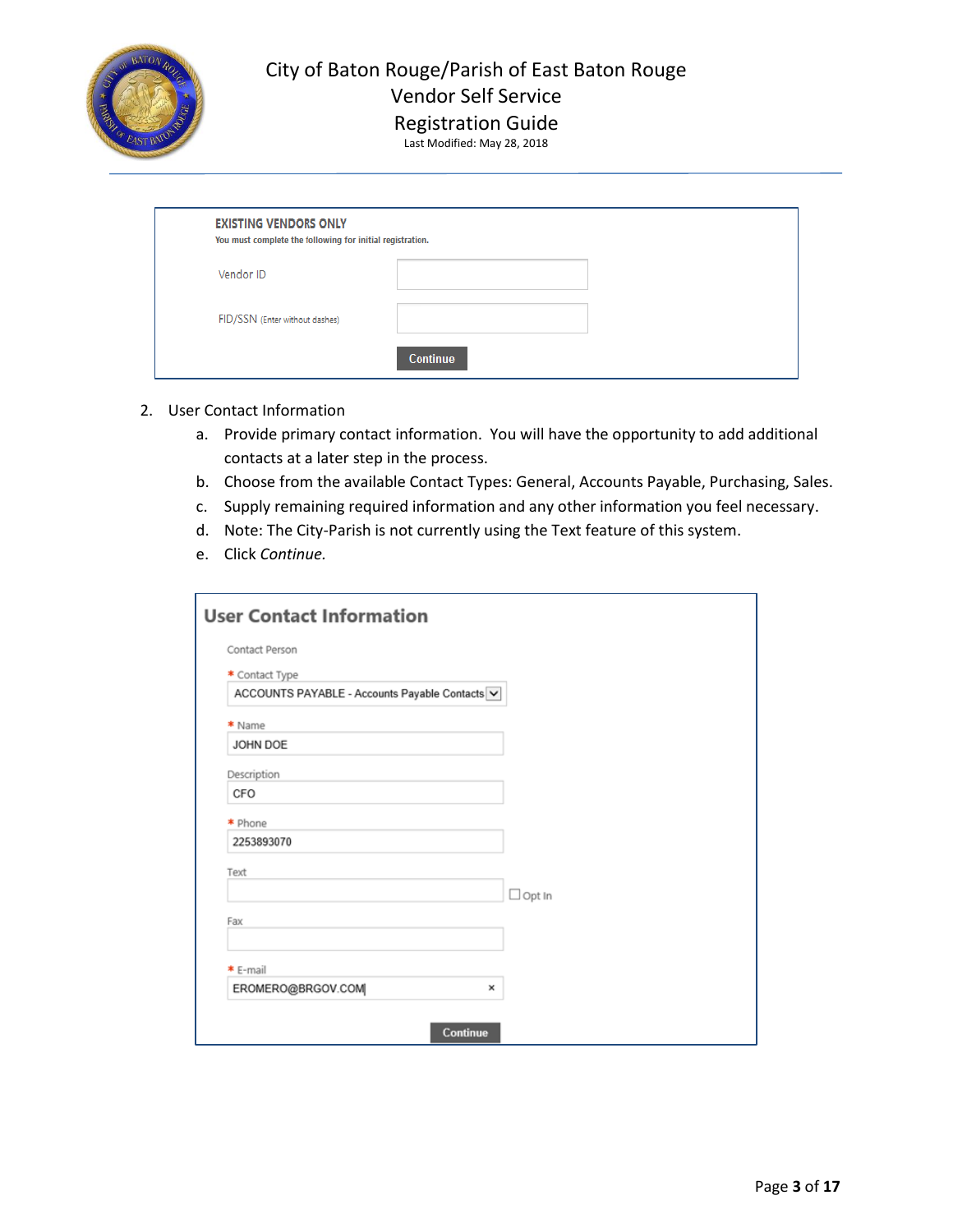

- 3. Enter Vendor Registration Information
	- a. Enter the general information such as name and address for your company.
	- b. The Geographic drop down will indicate if your business is based in East Baton Rouge Parish, Louisiana, the United States or Internationally.
	- c. Be sure to select the remittances checkbox if you wish to use this address for remittances. You will have the opportunity to add additional addresses later in the process.

| <b>Enter Vendor Registration Information</b> | Step 2 |
|----------------------------------------------|--------|
| Help                                         |        |
|                                              |        |
| <b>General information</b>                   |        |
| * Company Name                               |        |
| NEW COMPANY 1                                |        |
| (line 2)                                     |        |
|                                              |        |
| (line 3)                                     |        |
|                                              |        |
| (line 4)                                     |        |
|                                              |        |
| Doing business as (if different from above)  |        |
|                                              |        |
| $\Box$ Foreign Entity                        |        |
| *Address                                     |        |
| 222 SAINT LOUIS STREET                       |        |
| (line 2)                                     |        |
|                                              |        |
| (line 3)                                     |        |
|                                              |        |
| (line 4)                                     |        |
|                                              |        |
| *City                                        |        |
| <b>BATON ROUGE</b>                           |        |
| *State (abbreviation)                        |        |
| LA                                           |        |
| *Zip                                         |        |
| 70802                                        |        |
| County                                       |        |
| $\check{ }$                                  |        |
| Country                                      |        |
|                                              |        |
| Fax Number                                   |        |
|                                              |        |
| Geographic                                   |        |
| Select Type<br>$\checkmark$                  |        |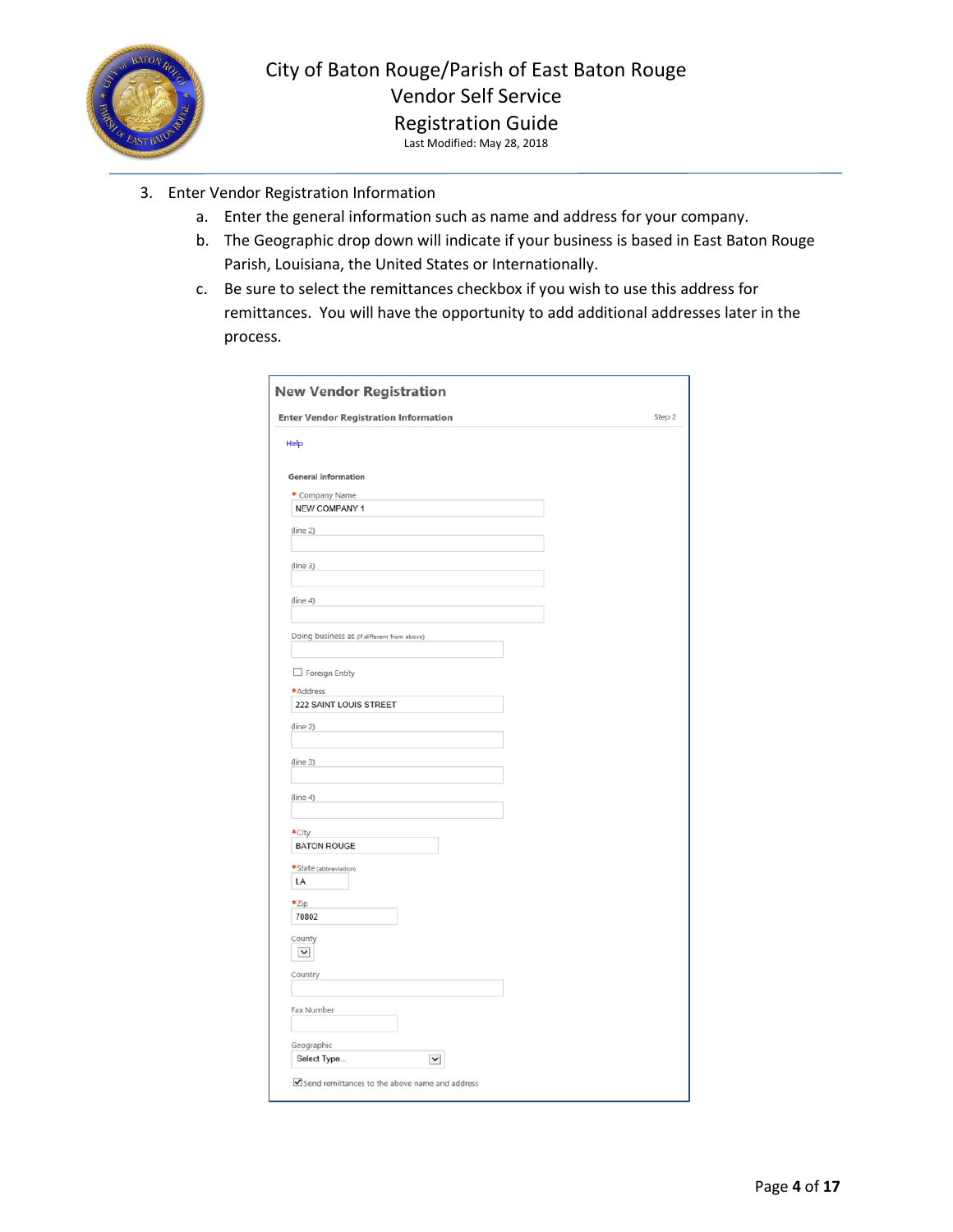

# Registration Guide

Last Modified: May 28, 2018

d. Enter email and the vendor type.

| EROMERO@BRGOV.COM     |              |  |  |
|-----------------------|--------------|--|--|
| Web site              |              |  |  |
| *Vendor Type          |              |  |  |
| PROFESSIONAL SERVICES | $\checkmark$ |  |  |

- e. Indicate if your business is a Minority Business Entity and if so select all appropriate MBE Classifications.
	- i. Note: Please see Appendix A on how to manage MBE Certifications.
- f. Indicate Gender and Ethnicity. While both fields are required, the drop down contains a selection allowing you not to provide.

| <b>Minority Business Entity (MBE)</b>                 |                        |  |
|-------------------------------------------------------|------------------------|--|
| Is Minority Business Enterprise                       |                        |  |
| <b>MBE Classifications</b><br>(select all that apply) |                        |  |
| DISABLED VET-OWNED SM BUS ENT                         |                        |  |
| DISABLED VETERAN BUSINESS ENT                         |                        |  |
| DISADVANTAGED BUS ENTERPRISE                          |                        |  |
| $\checkmark$ General                                  | 1 certification manage |  |
| SB-DISADVANTAGED BUS ENT                              |                        |  |
| SB-MINORITY OWNED                                     |                        |  |
| SB-MINORITY WOMAN OWNED                               |                        |  |
| SB-NON-MINORITY OWNED                                 |                        |  |
| SB-VETERAN-OWNED                                      |                        |  |
| SB-WOMAN OWNED                                        |                        |  |
| *Gender                                               |                        |  |
| MALE<br>$\check{~}$                                   |                        |  |
| *Ethnicity                                            |                        |  |
| AFRICAN-AMERICAN<br>$\check{~}$                       |                        |  |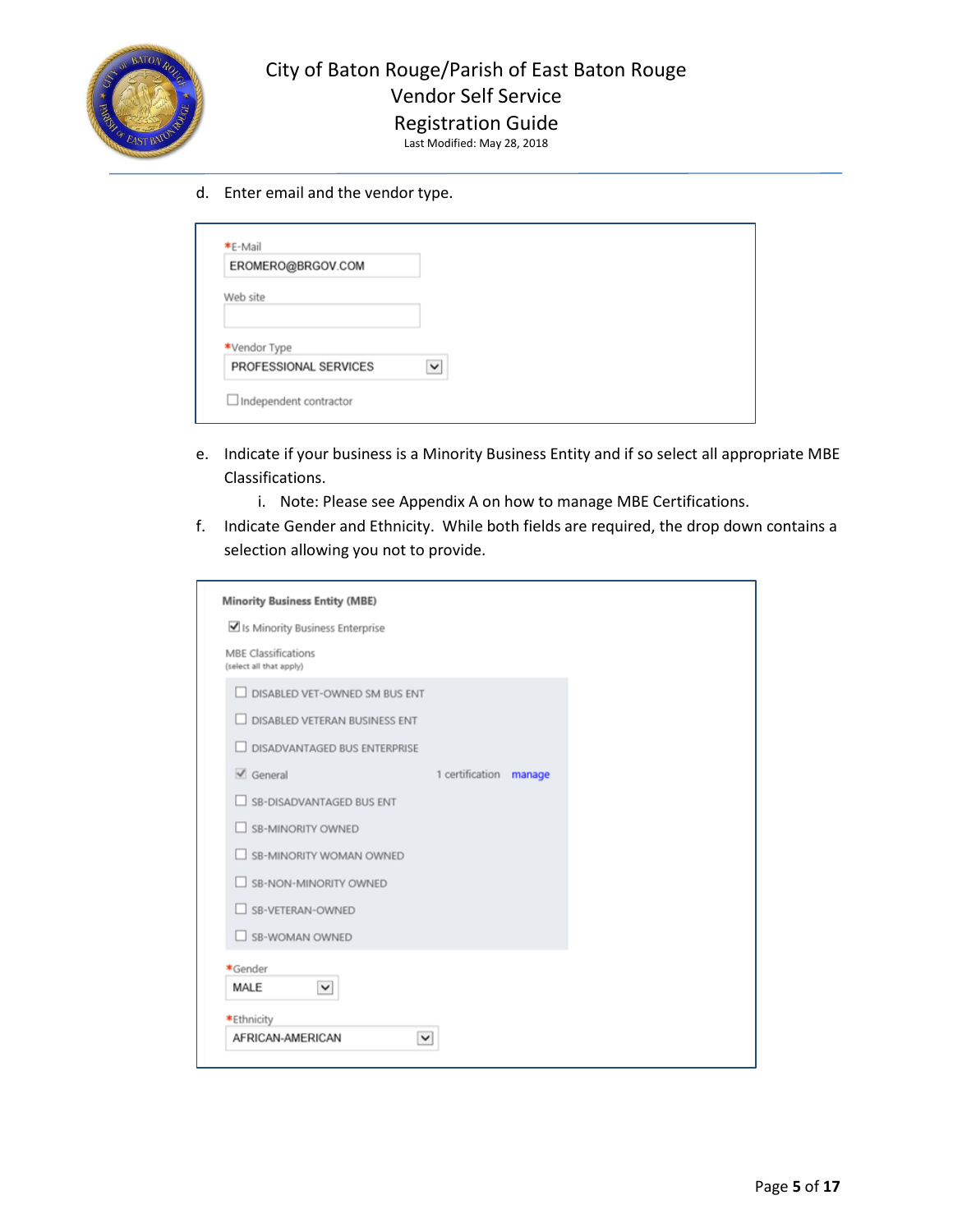

# Registration Guide

- g. Enter your Federal Tax ID (FID) or Social Security Number (SSN).
	- i. For FID be sure to enter in ##-####### format
	- ii. For SSN be sure to enter in ###-##-#### format
- h. Enter any payment terms and delivery methods.

| Enter a Federal Tax ID Number or Social Security Number                            |  |
|------------------------------------------------------------------------------------|--|
| *FID or SSN<br>$FID \nightharpoonup$                                               |  |
| *FID/SSN                                                                           |  |
| 12-3456789                                                                         |  |
| *Re-type FID/SSN                                                                   |  |
| 12-3456789                                                                         |  |
| <b>Payment Terms</b><br>Discount Percentage<br>0<br>Days to Discount<br>0          |  |
| Days to Net<br>0                                                                   |  |
| Your preferred payables delivery method(s).                                        |  |
| $\blacktriangleright$ Mail $\Box$ Fax $\Box$ E-Mail                                |  |
| Your preferred purchasing delivery method(s).<br>$\nabla$ Mail<br>$F$ -Mail<br>Fax |  |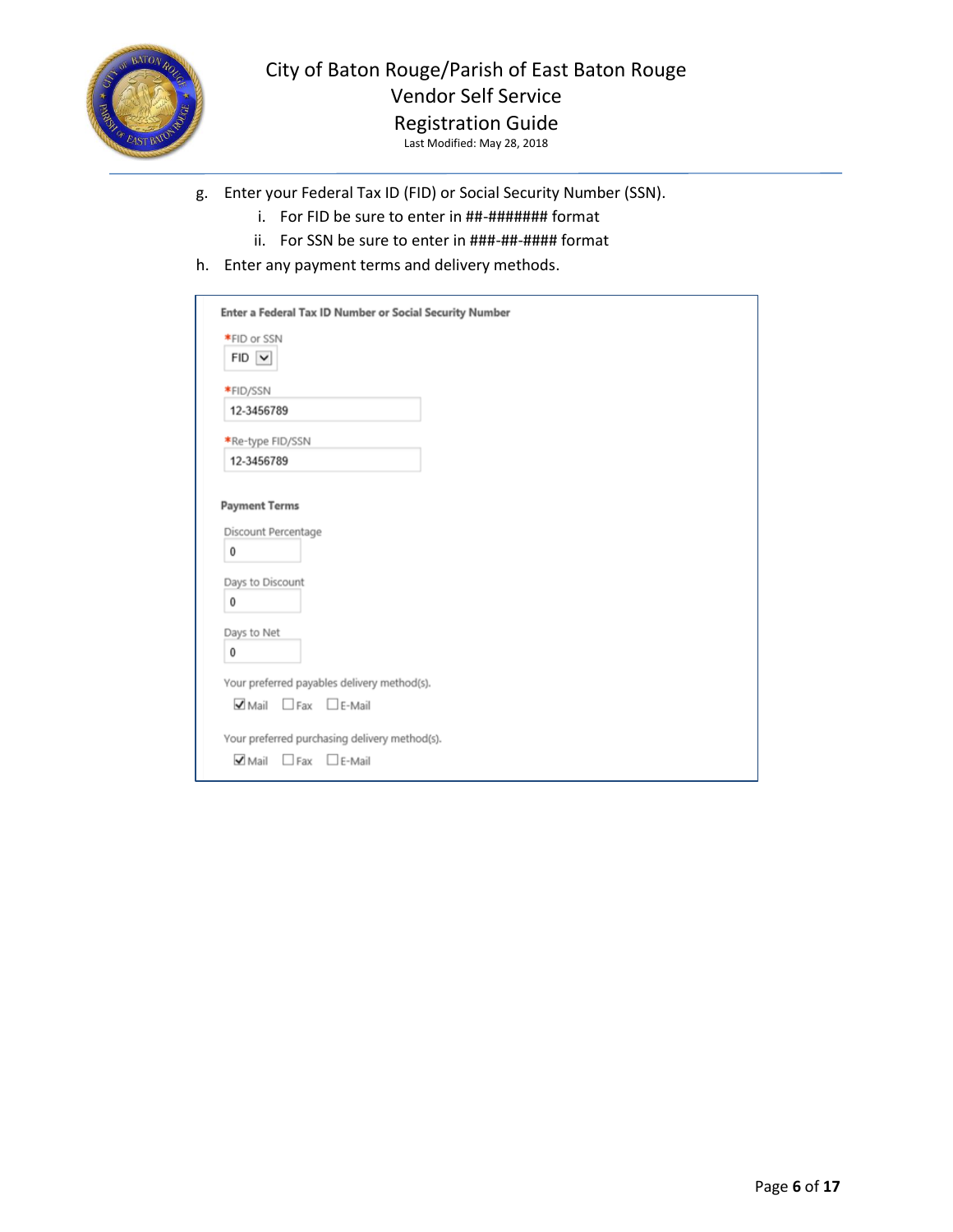

Registration Guide Last Modified: May 28, 2018

- i. Provide any necessary banking information (optional).
- j. Click *Continue* at the bottom of the page.

| Pay to the order of .<br>Dollars<br><b>Bank Anywhere</b><br>123456789123    1234<br>123456789<br>Routing<br><b>Account</b><br>Check<br><b>Number</b><br>Number<br>Number<br>Checking $\vert \mathbf{v} \vert$ |  |
|---------------------------------------------------------------------------------------------------------------------------------------------------------------------------------------------------------------|--|
|                                                                                                                                                                                                               |  |
| Bank Routing Number<br>Bank Account Number<br>Bank Account Type                                                                                                                                               |  |
|                                                                                                                                                                                                               |  |
|                                                                                                                                                                                                               |  |
|                                                                                                                                                                                                               |  |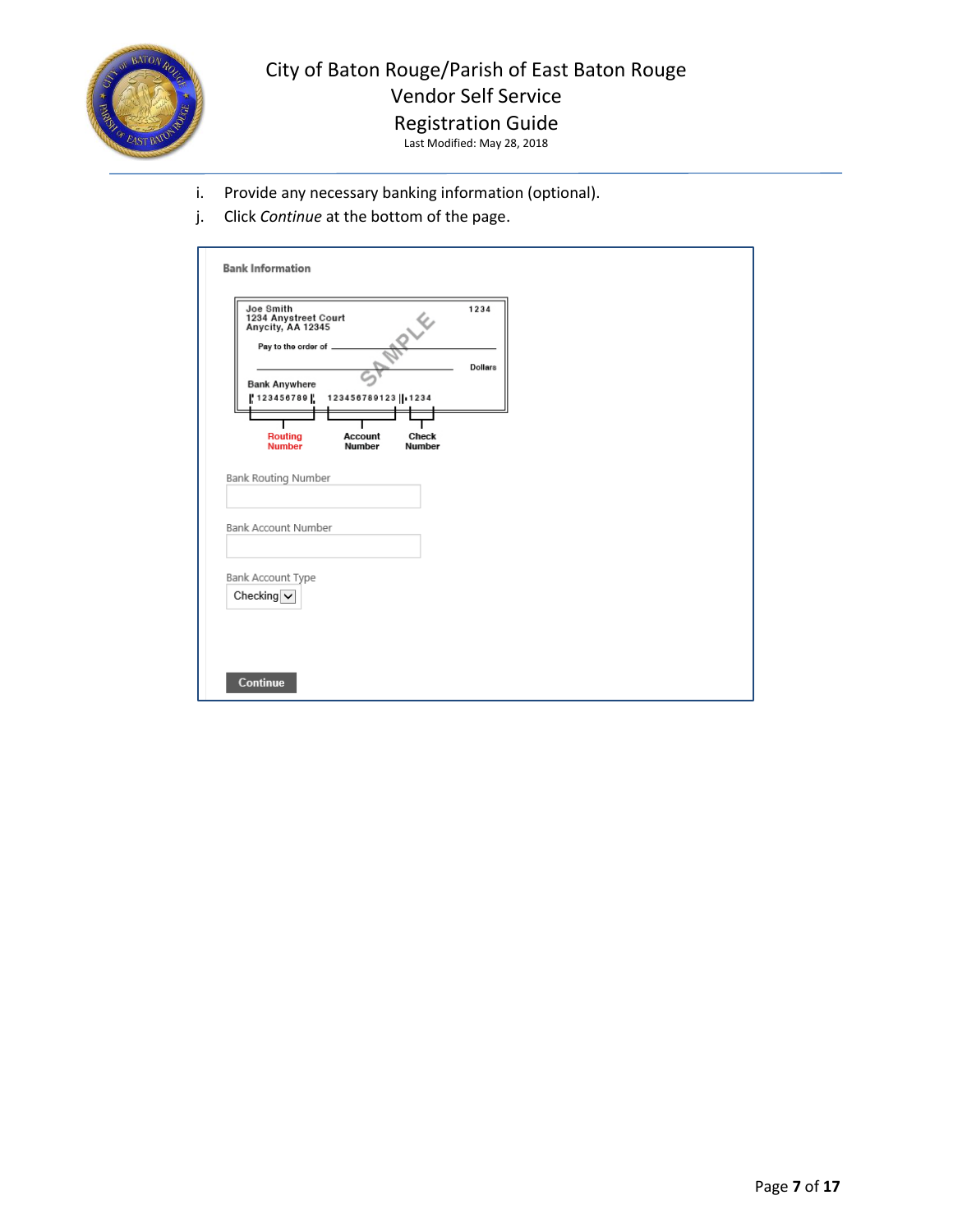

- 4. Address Information
	- a. Your address will appear if you selected the remittance check box from the previous screen.
	- b. Select *change* to make any modifications.
	- c. Select *add* if you wish to add additional addresses.
	- d. Click *Continue* when appropriate addresses have been entered.

| <b>New Vendor Registration</b> |                                                                       |            |        |        |
|--------------------------------|-----------------------------------------------------------------------|------------|--------|--------|
| <b>Address information</b>     |                                                                       |            |        | Step 2 |
| Help                           |                                                                       |            |        |        |
| <b>Addresses</b>               |                                                                       |            |        |        |
| add                            |                                                                       |            |        |        |
| Name/DBA                       | <b>Address</b>                                                        | Is Default |        |        |
| NEW COMPANY 1                  | 222 SAINT LOUIS STREET<br><b>BATON ROUGE</b><br>LА<br>70802<br>Fax #: | N          | change |        |
|                                | Continue                                                              |            |        |        |

- 5. General Vendor Contacts
	- a. The contact you provided on Step 3 is displayed here.
	- b. Add additional contacts by clicking the *New Contact* button.
	- c. Change the existing contact by clicking the grid/pencil icon on the right.
	- d. Click *Continue.*

|                                                                 | <b>New Vendor Registration</b> |             |                    |                                       |        |  |
|-----------------------------------------------------------------|--------------------------------|-------------|--------------------|---------------------------------------|--------|--|
| <b>General Vendor Contacts</b>                                  |                                |             |                    |                                       | Step 3 |  |
| Help                                                            |                                |             |                    |                                       |        |  |
| <b>Address Contacts</b>                                         |                                |             |                    |                                       |        |  |
| <b>Type</b>                                                     | Name                           | Description | Email              | <b>Telephone</b>                      |        |  |
| <b>ACCOUNTS</b><br>PAYABLE -<br>Accounts<br>Payable<br>Contacts | JOHN DOE                       | CFO.        | EROMERO@BRGOV.COM  | Phone:<br>2253893070<br>Text:<br>Fax: | ГŹ     |  |
|                                                                 |                                | Continue    | <b>New Contact</b> |                                       |        |  |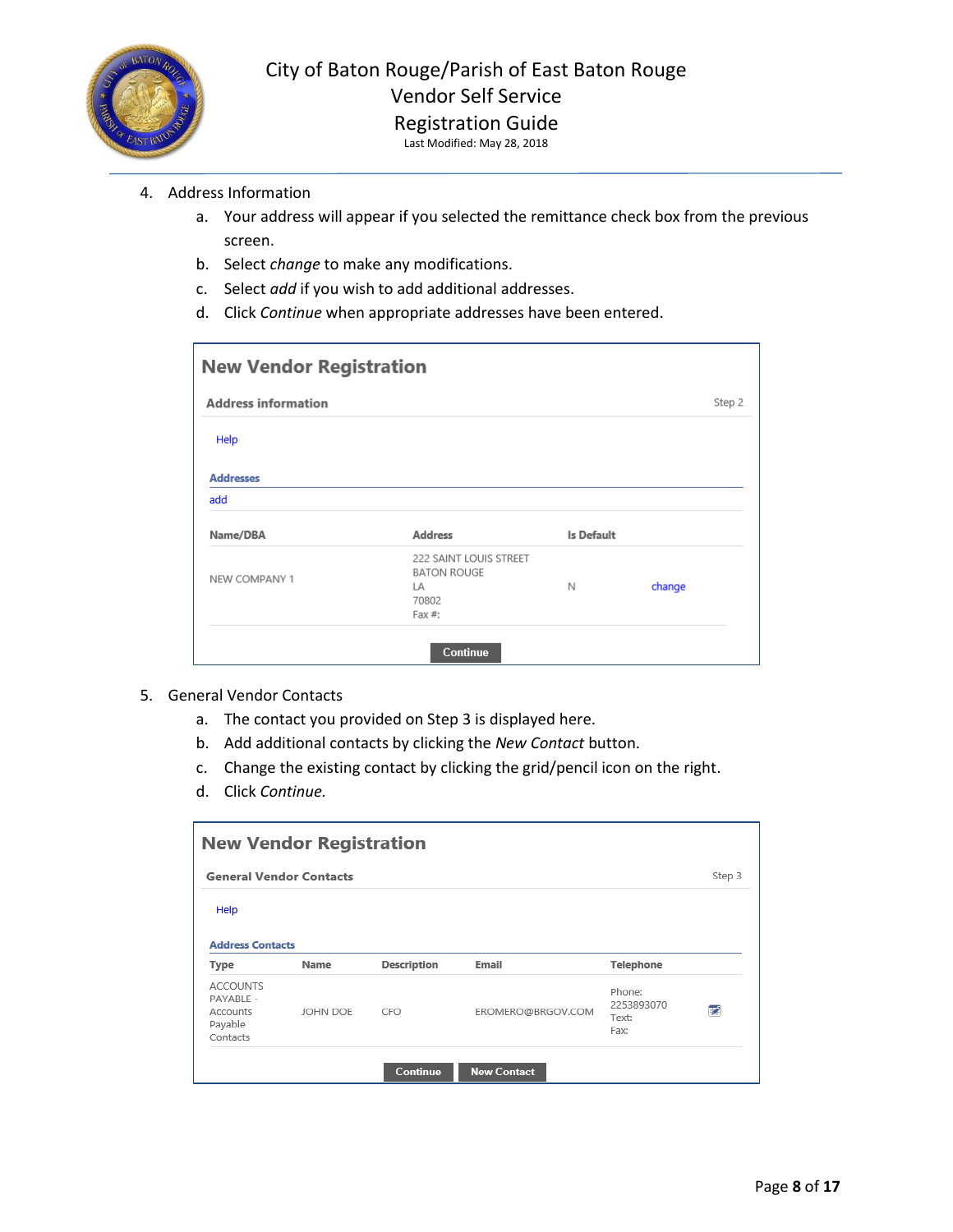

6. Select Commodities

When bidding materials, supplies, equipment and services, it is important to select a commodity code that best represents what your company can provide. This information will be used to send notifications to vendors enroll in specific commodities being solicited. It also helps the City in determining what commodities are being purchased and therefore should be on Citywide Term Contract for better pricing. Failure to submit this information will prevent advance notification of procurement opportunities. For questions regarding commodity codes, please contact purchasing at (225) 389-3259 Ext 0.

- a. Select any applicable commodities/services, which your company can provide.
- b. Click the *Add* button to include the selected commodities.
- c. Use the search feature or scroll through the list.
- d. A commodity code listing is also provided on the [City-Parish website.](http://city.brla.gov/dept/purchase/NIGPcode_Munis.asp)
- e. Click *Continue.*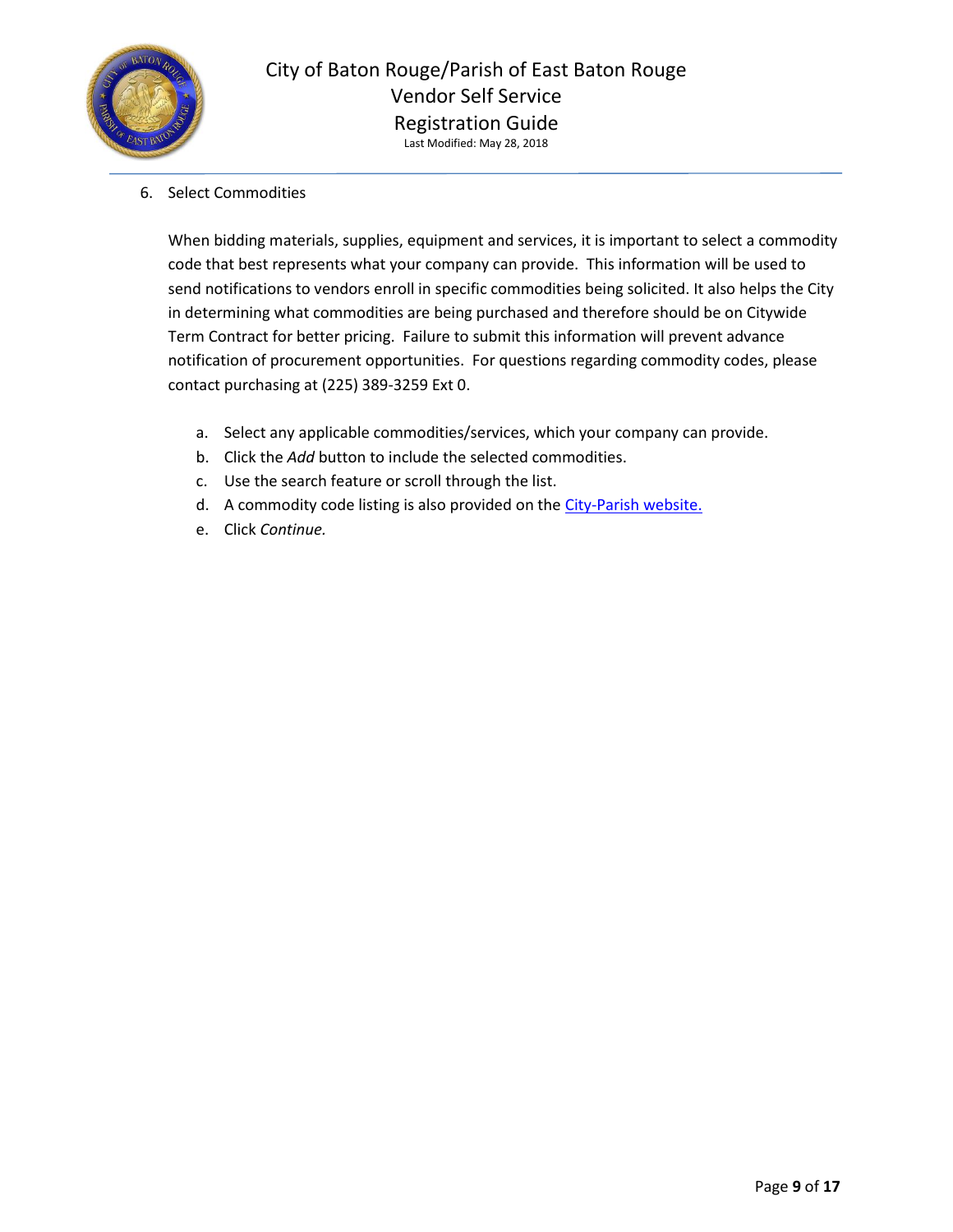

## Registration Guide

|                               | <b>Select Commodities</b> |                                                                                                                                   | Step 5 |
|-------------------------------|---------------------------|-----------------------------------------------------------------------------------------------------------------------------------|--------|
|                               |                           | Search for your commodities/services, then select and "Add". Search again and repeat as<br>necessary. Click "Finished" when done. |        |
| or more digits)               |                           | Keyword(s) or commodity code(first 3<br>Search<br>List all commodities/services                                                   |        |
| 9133 Found                    |                           |                                                                                                                                   |        |
|                               |                           | 1-10   11-20   21-30   31-40   41-50   51-60   Next                                                                               |        |
| <b>Select All</b>             | Code                      | <b>Description</b>                                                                                                                |        |
| П                             | 00505                     | ABRASIVES EQUIPMENT AND TOOLS                                                                                                     |        |
| П                             | 00514                     | ABRASIVES, COATED: CLOTH, FIBER, SANDPAPER, ETC.                                                                                  |        |
| П                             | 00521                     | ABRASIVES, SANDBLASTING, METAL                                                                                                    |        |
| □                             | 00528                     | ABRASIVES, SANDBLASTING, OTHER THAN METAL                                                                                         |        |
| □                             | 00542                     | ABRASIVES, SOLID: WHEELS, STONES, ETC.                                                                                            |        |
| $\Box$                        | 00556                     | ABRASIVES, TUMBLING (WHEEL)                                                                                                       |        |
| П                             | 00563                     | COMPOUNDS, GRINDING AND POLISHING: CARBORUNDUM,<br>DIAMOND, ETC. (SEE CLASS 075 FOR VALVE GRINDING<br>COMPOUNDS)                  |        |
| □                             | 00570                     | PUMICE STONE (INACTIVE, EFFECTIVE JANUARY 1, 2016)                                                                                |        |
| П                             | 00575                     | RECYCLED ABRASIVES, PRODUCTS AND SUPPLIES                                                                                         |        |
| □                             | 00584                     | WOOL, STEEL, ALUMINUM, COPPER, AND LEAD                                                                                           |        |
| Add<br><b>Currently Added</b> |                           |                                                                                                                                   |        |
| 00528                         |                           | ABRASIVES, SANDBLASTING, OTHER THAN<br>Remove<br>METAL                                                                            |        |
| 00563                         |                           | COMPOUNDS, GRINDING AND POLISHING:<br>CARBORUNDUM, DIAMOND, ETC. (SEE CLASS<br>Remove<br>075 FOR VALVE GRINDING COMPOUNDS)        |        |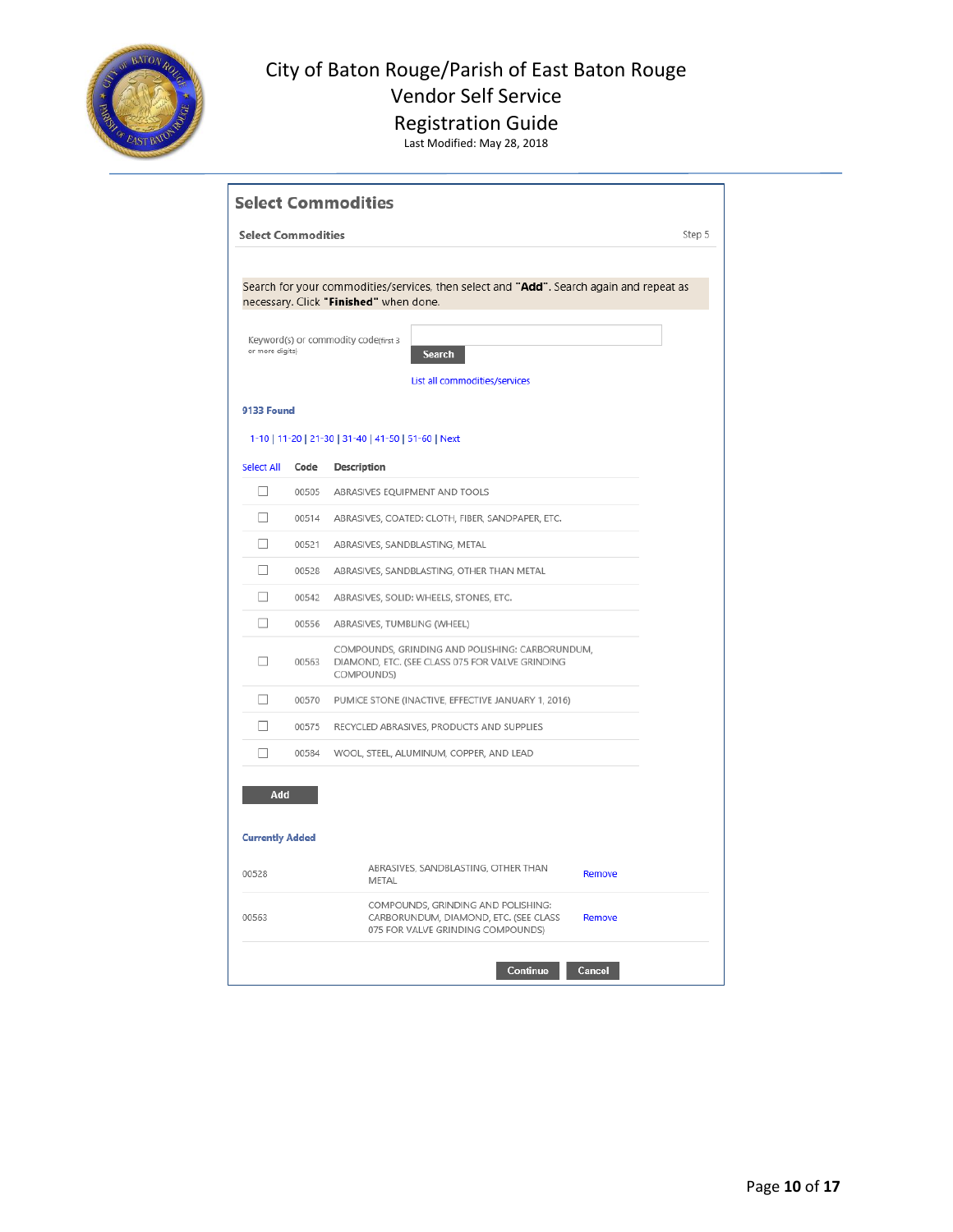

# Registration Guide

Last Modified: May 28, 2018

#### 7. Review

- a. Review the information submitted.
- b. Select *change* for any areas you may need to modify.

| Review                                                                                                      |                   |                                                               | Step 7  |  |  |
|-------------------------------------------------------------------------------------------------------------|-------------------|---------------------------------------------------------------|---------|--|--|
| Help                                                                                                        |                   |                                                               |         |  |  |
| Please check that the information below is correct. Make changes if necessary, then click on<br>"Register." |                   |                                                               |         |  |  |
| <b>General Information change</b>                                                                           |                   |                                                               |         |  |  |
| Name/DBA                                                                                                    | NEW COMPANY 1     |                                                               |         |  |  |
| <b>Entity</b>                                                                                               |                   |                                                               |         |  |  |
| <b>Address</b>                                                                                              |                   | 222 SAINT LOUIS STREET<br>BATON ROUGE, LA 70802               |         |  |  |
| <b>Fax Number</b>                                                                                           |                   |                                                               |         |  |  |
| <b>FID</b>                                                                                                  | 12-3456789        |                                                               |         |  |  |
| Geographic                                                                                                  |                   |                                                               |         |  |  |
| E-Mail                                                                                                      | EROMERO@BRGOV.COM |                                                               |         |  |  |
| <b>Web Site</b>                                                                                             |                   |                                                               |         |  |  |
| <b>Vendor Type</b>                                                                                          |                   | PS PROFESSIONAL SERVICES                                      |         |  |  |
| Gender                                                                                                      | MALE              |                                                               |         |  |  |
| Ethnicity                                                                                                   | AFRICAN-AMERICAN  |                                                               |         |  |  |
| <b>Foreign Entity</b>                                                                                       | No                |                                                               |         |  |  |
| <b>Independent Contractor</b>                                                                               | No                |                                                               |         |  |  |
| Bank                                                                                                        |                   |                                                               |         |  |  |
| <b>Bank Account Number</b>                                                                                  |                   |                                                               |         |  |  |
| <b>Bank Account Type</b>                                                                                    |                   |                                                               |         |  |  |
| <b>Minority Business Enterprise (MBE)</b>                                                                   | Yes               |                                                               |         |  |  |
| <b>MBE Classification(s)</b>                                                                                | - General         |                                                               |         |  |  |
| <b>Terms</b>                                                                                                |                   |                                                               |         |  |  |
| change                                                                                                      |                   |                                                               |         |  |  |
| <b>Discount Percentage</b>                                                                                  | 0                 |                                                               |         |  |  |
| Days to Discount                                                                                            | 0                 |                                                               |         |  |  |
| Days to Net                                                                                                 | 0                 |                                                               |         |  |  |
| <b>Address Information</b>                                                                                  |                   |                                                               |         |  |  |
| change                                                                                                      |                   |                                                               |         |  |  |
| Name/DBA                                                                                                    |                   | <b>Address</b>                                                | Default |  |  |
| NEW COMPANY 1                                                                                               |                   | 222 SAINT LOUIS<br><b>STREET</b><br><b>BATON ROUGE,</b><br>LA | N       |  |  |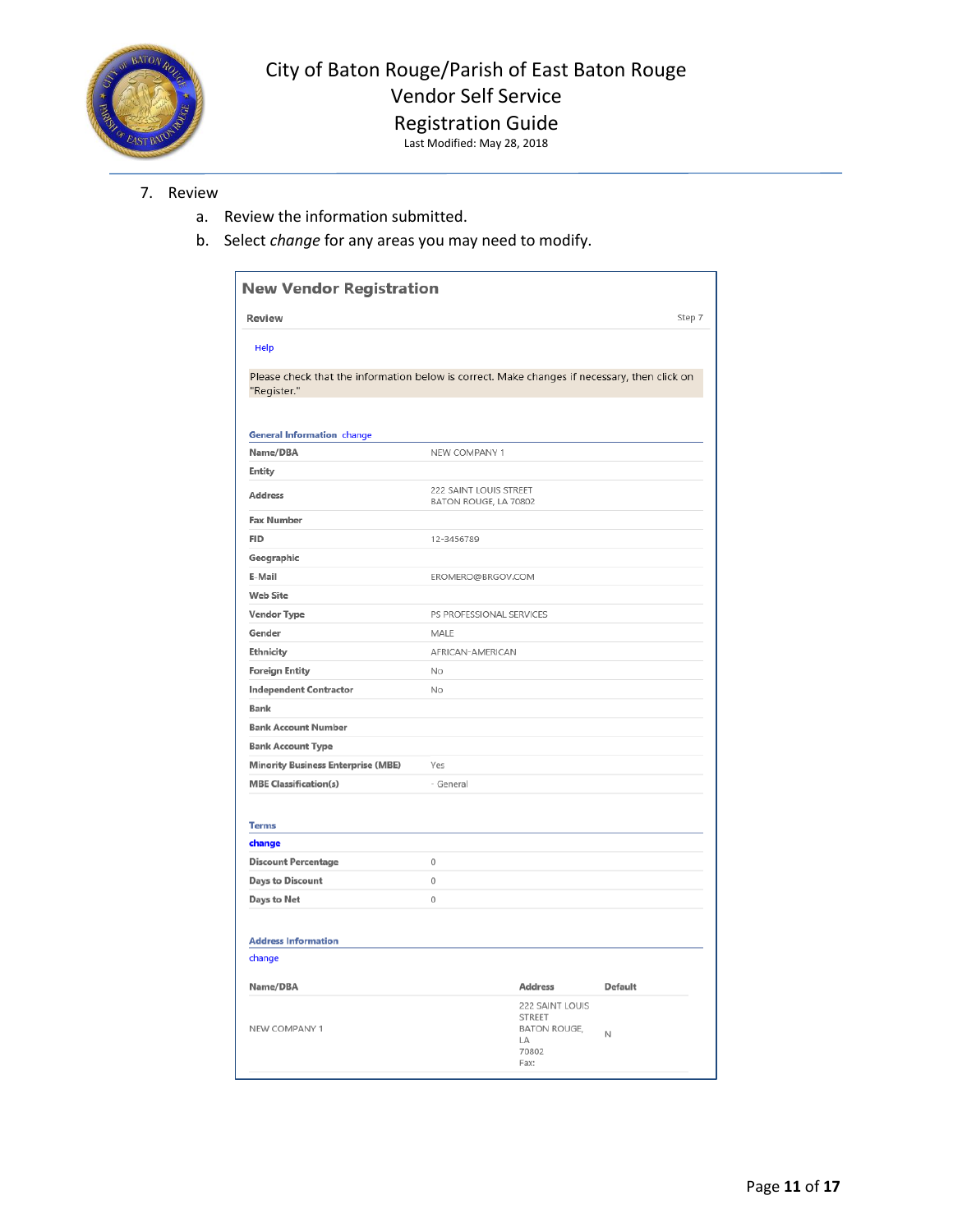

- c. Submit the appropriate documents.
	- i. **W-9** (Required)

A W-9 Form is required in order to be added as a vendor. The W-9 form can be downloaded from the [IRS website.](https://www.irs.gov/pub/irs-pdf/fw9.pdf) We have create[d step by step directions](https://www.brla.gov/DocumentCenter/View/4900/VSS-W-9-Instructions) on how to properly complete the W-9 Form.

#### ii. **Louisiana Secretary of State Certificate of Good Standing**

All vendors doing business with City-Parish must be in good standing with the Louisiana Secretary of State's office. To expedite the process of becoming a vendor, attach a certificate of good standing.

#### iii. **Certificate of Insurance**

Vendors providing services to the City-Parish in the form of repairs, maintenance, installations or other types of services will be required to submit an Insurance Certificate in accordance with specifications provided for each job.

iv. **General**

Submit any additional forms you feel may assist in the vendor enrollment process.

- d. Accept the Terms and Conditions.
- e. Click *Register* to complete the process.

| <b>Attachment Type</b>      | Description                                                                                                                                     | Required | <b>Attachments</b>        |               |
|-----------------------------|-------------------------------------------------------------------------------------------------------------------------------------------------|----------|---------------------------|---------------|
| General                     | Documents are not assigned to a type                                                                                                            |          | (0)                       | <b>Attach</b> |
| Certificate of<br>Insurance | Vendors providing repairs, maintenance, installations, etc<br>are required to submit a certificate of insurance                                 |          | (0)                       | <b>Attach</b> |
| <b>SoS Certificate</b>      | To expedite, please upload a Certificate of Good Standing<br>from the Louisiana Secretary of State.                                             |          | (0)                       | <b>Attach</b> |
| W-9 Form                    | For tax purposes submit an IRS W-9 Form                                                                                                         |          | w9.pdf (Not yet<br>saved) | <b>Attach</b> |
|                             | The City-Parish procurement activities are subject to the State of Louisiana Public Bid Law, local city-parish ordinances as well as applicable |          |                           |               |
|                             | federal statutes as directed by grant providers. Vendors must be registered to receive bid.                                                     |          |                           |               |
|                             | I have read and accept the terms & conditions.                                                                                                  |          |                           |               |
|                             |                                                                                                                                                 |          |                           |               |
|                             | <b>Register</b><br>Cancel                                                                                                                       |          |                           |               |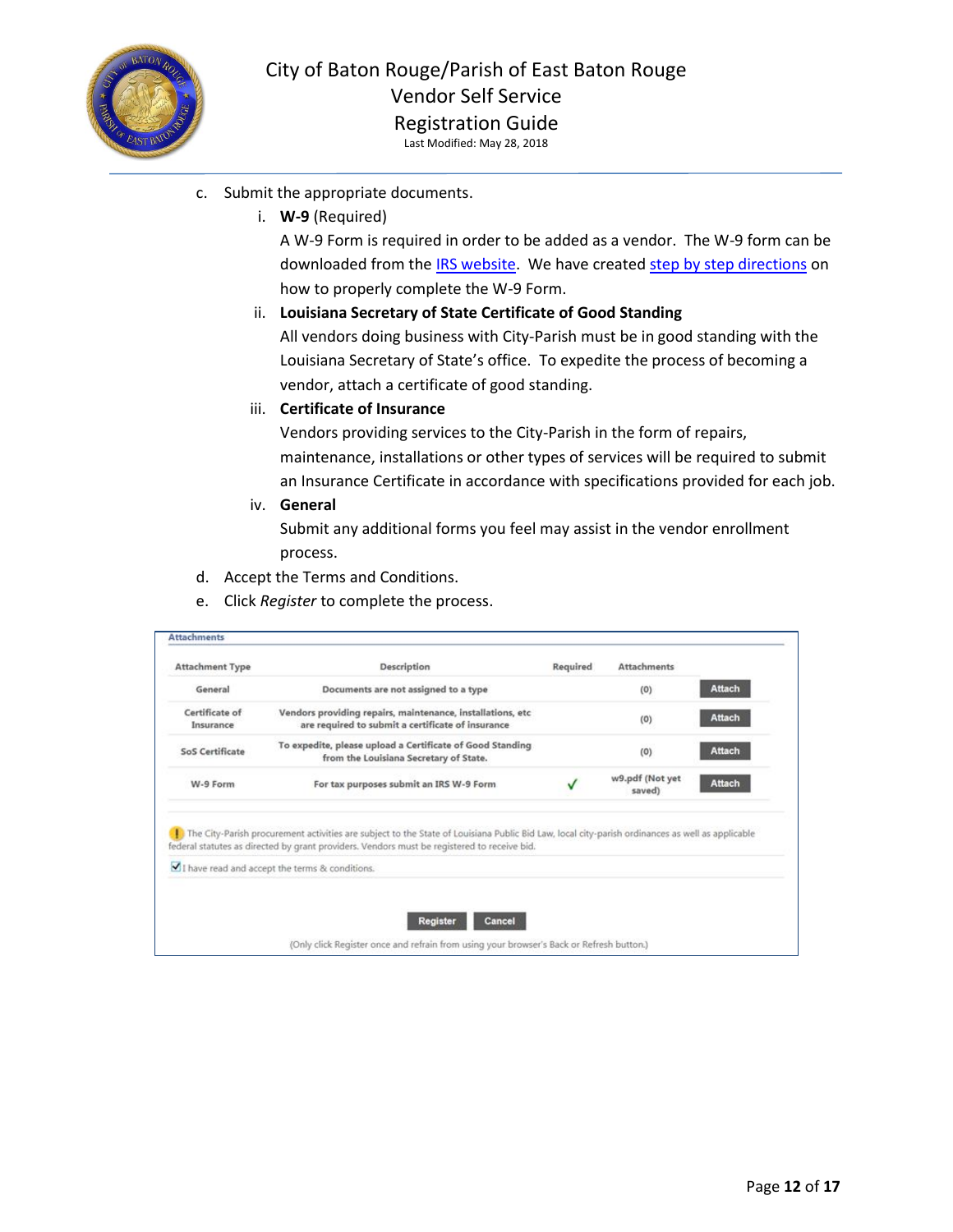

- 8. Registration Confirmation
	- a. Your registration is complete. City-Parish staff will review the information you have submitted and complete the process to add you as a vendor.
	- b. From this page you can register additional commodities or upload additional documents.



- 9. Now that your registration is complete you can Log In to the Vendor Self Service site [\(http://brla.gov/vss\)](http://brla.gov/vss).
	- a. Click the Log In icon on the upper right hand corner.
	- b. Use the username and password previously created to access the site.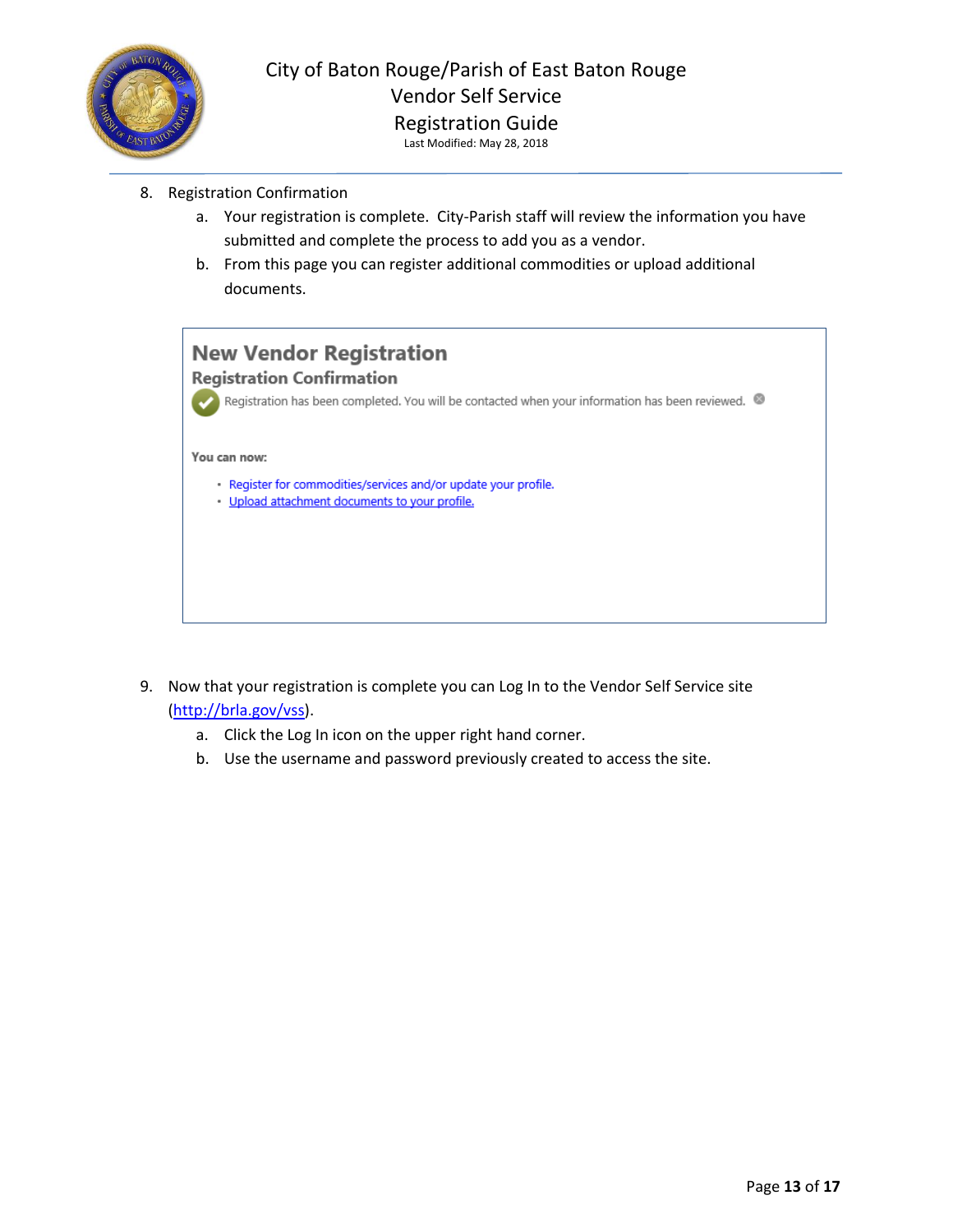

## City of Baton Rouge/Parish of East Baton Rouge Vendor Self Service Registration Guide

Last Modified: May 28, 2018

### **Appendix A**

#### Managing MBE Certifications

Minority Business Entity vendors can list appropriate certifications through the vendor self service portal. After indicating that they are an MBE, the vendor can choose which MBE classifications apply. For each classification that is checked, a manage link will appear and this is where the vendor can list their certifications. These instructions are based on the steps taken during new vendor registration, however, the same can be done by updating the vendor's profile after logging in to vendor self service.

#### 1. Select *Manage* next to the appropriate classification

| <b>Minority Business Entity (MBE)</b>                 |                 |        |  |  |
|-------------------------------------------------------|-----------------|--------|--|--|
| Is Minority Business Enterprise                       |                 |        |  |  |
| <b>MBE Classifications</b><br>(select all that apply) |                 |        |  |  |
| DISABLED VET-OWNED SM BUS ENT                         |                 |        |  |  |
| DISABLED VETERAN BUSINESS ENT                         |                 |        |  |  |
| DISADVANTAGED BUS ENTERPRISE                          |                 |        |  |  |
| $\checkmark$ General                                  | 1 certification | manage |  |  |
| SB-DISADVANTAGED BUS ENT                              |                 |        |  |  |
| <b>SB-MINORITY OWNED</b>                              |                 |        |  |  |
| SB-MINORITY WOMAN OWNED                               |                 |        |  |  |
| SB-NON-MINORITY OWNED                                 |                 |        |  |  |
| SB-VETERAN-OWNED                                      |                 |        |  |  |
| <b>SB-WOMAN OWNED</b>                                 |                 |        |  |  |
| *Gender                                               |                 |        |  |  |
| MALE<br>$\checkmark$                                  |                 |        |  |  |
| *Ethnicity                                            |                 |        |  |  |
| AFRICAN-AMERICAN<br>$\checkmark$                      |                 |        |  |  |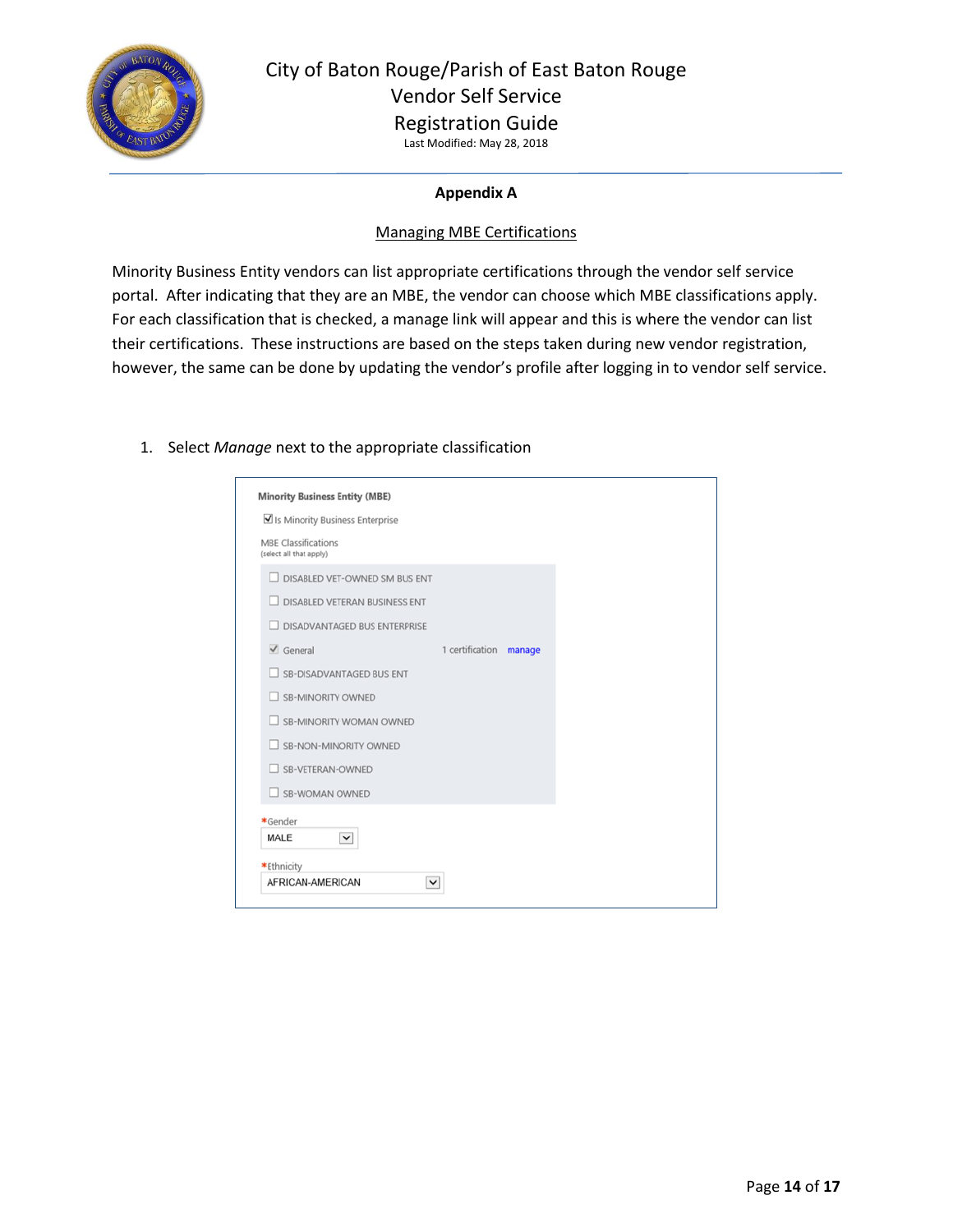

- 2. Begin process to add a certification
	- a. Any previously added certifications will be displayed.
	- b. Click *Add new certificate.*

| <b>New Vendor Registration</b>                                       | <b>Manage MBE Classification Certificates</b> | <b>Return to General Profile</b> |
|----------------------------------------------------------------------|-----------------------------------------------|----------------------------------|
| <b>Enter Vendor Registration Information</b>                         |                                               | Step 2                           |
| Help                                                                 |                                               |                                  |
| <b>Selected MBE Classification</b>                                   |                                               |                                  |
| Serial ID                                                            | 0                                             |                                  |
| Description                                                          | General                                       |                                  |
| Add new certificate<br><b>Existing Certificates</b>                  |                                               |                                  |
| There are no certificates associated with this MBE<br>Classification |                                               |                                  |
|                                                                      | <b>Changes Complete</b><br><b>Cancel All</b>  |                                  |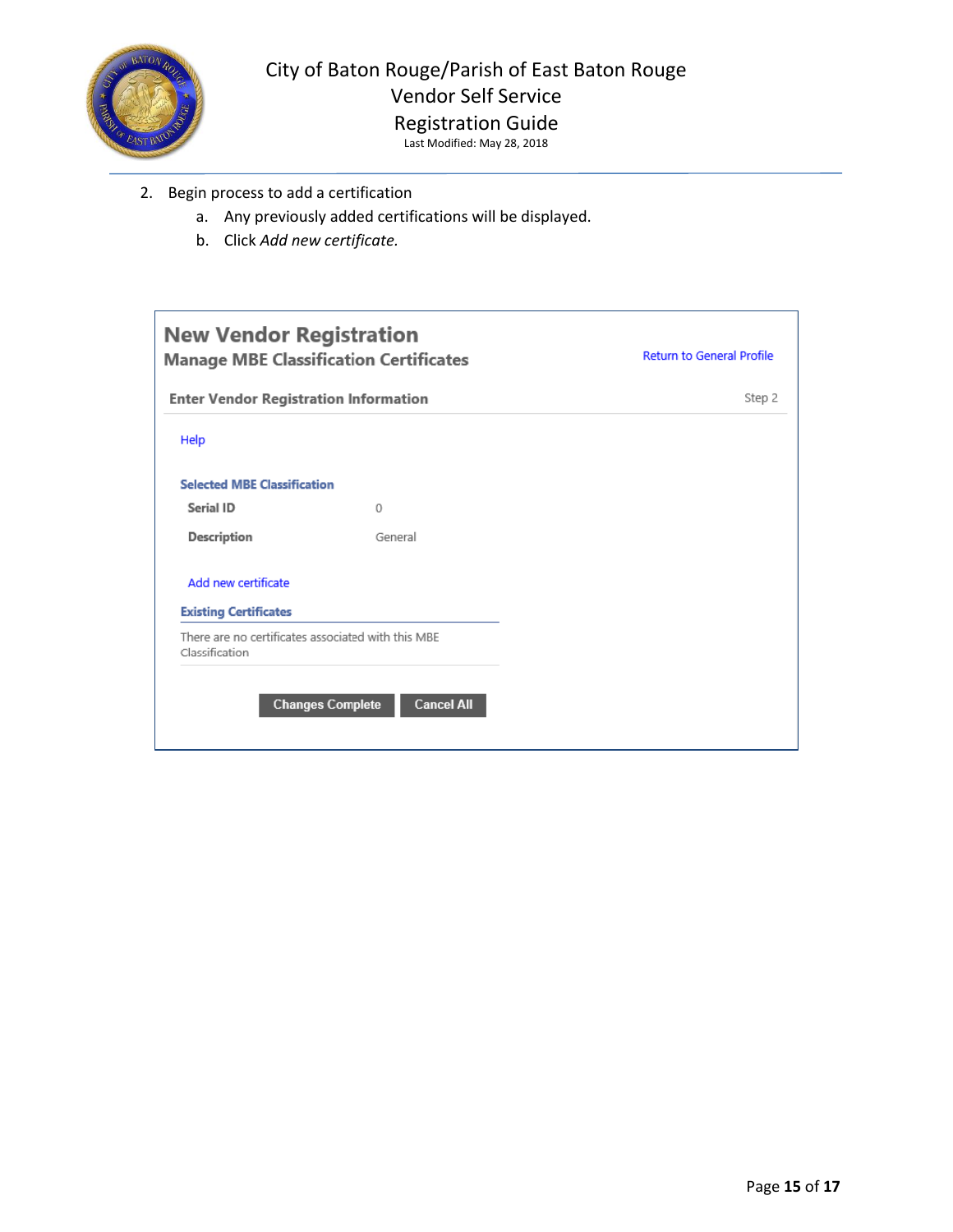

## City of Baton Rouge/Parish of East Baton Rouge Vendor Self Service Registration Guide

- 3. Enter all appropriate information for the specific classification
	- a. Supply the Agency providing the certification, issue date and expiration date.
	- b. Click *Done.*

|                                                                      | <b>Enter Vendor Registration Information</b> | Step 2 |
|----------------------------------------------------------------------|----------------------------------------------|--------|
| Help                                                                 |                                              |        |
| <b>Selected MBE Classification</b>                                   |                                              |        |
| Serial ID                                                            | 0                                            |        |
| Description                                                          | General                                      |        |
| Add new certificate                                                  |                                              |        |
| <b>Existing Certificates</b>                                         |                                              |        |
| There are no certificates associated with this MBE<br>Classification |                                              |        |
| Certificate Details                                                  |                                              |        |
|                                                                      |                                              |        |
| *Agency<br>(300 character limit)                                     |                                              |        |
| TEST MBE AGENCY CERTIFICATION                                        |                                              |        |
|                                                                      |                                              |        |
| 271 remaining                                                        |                                              |        |
|                                                                      |                                              |        |
| *Issue Date<br>1/1/2017                                              |                                              |        |
|                                                                      |                                              |        |
| *Expiration Date                                                     |                                              |        |
| 12/31/2019                                                           |                                              |        |
|                                                                      |                                              |        |
| Notes                                                                |                                              |        |
| (300 character limit)                                                |                                              |        |
|                                                                      |                                              |        |
|                                                                      |                                              |        |
| 300 remaining                                                        |                                              |        |
|                                                                      |                                              |        |
| Cancel<br>Done                                                       |                                              |        |